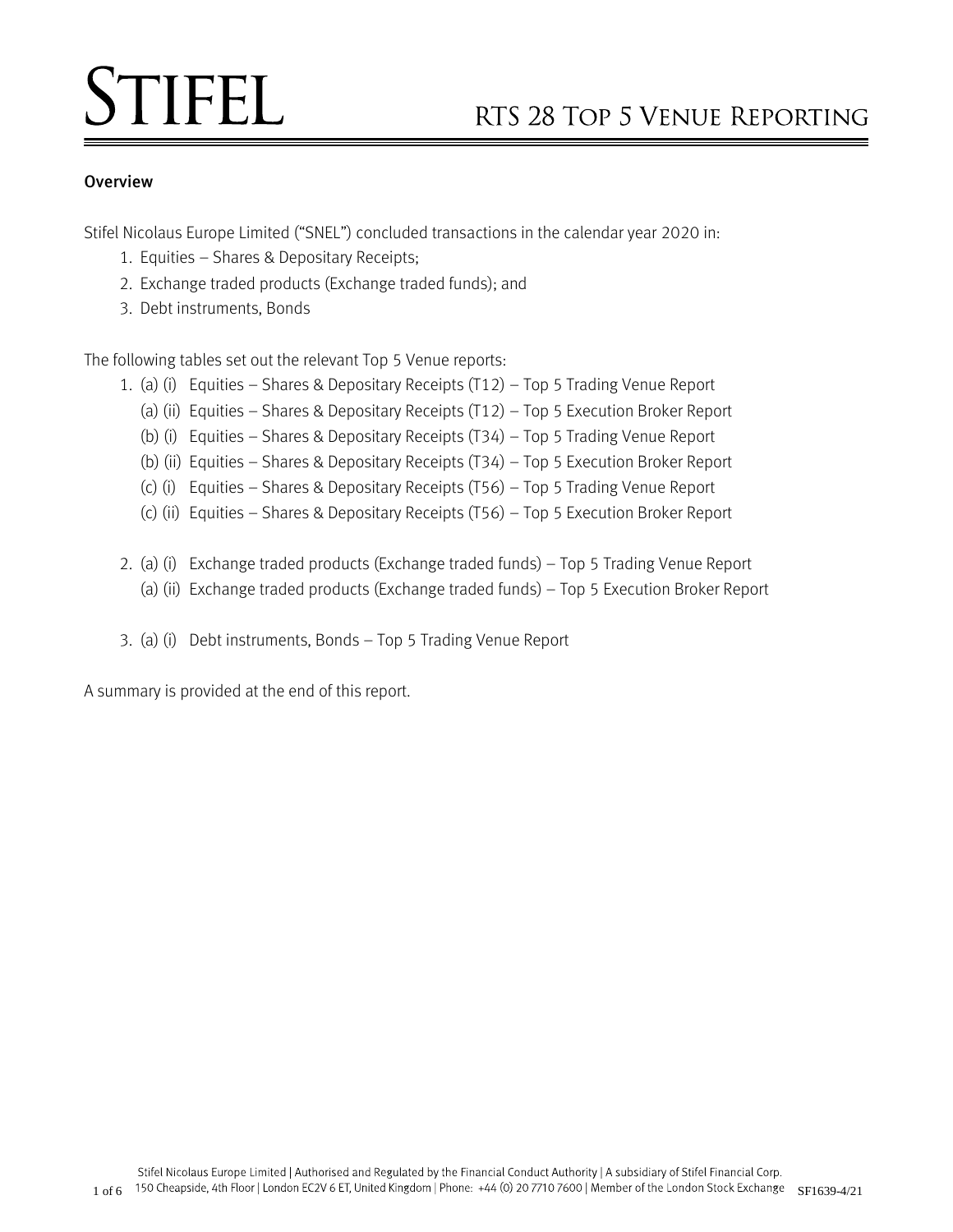## 1. (a) (i) Equities – Shares & Depositary Receipts (T12) - Top 5 Trading Venue Report

| Class of Instrument                                                                | Equities - Shares & Depositary Receipts (T12)                               |                                                                             |                                    |                                       |                                     |  |
|------------------------------------------------------------------------------------|-----------------------------------------------------------------------------|-----------------------------------------------------------------------------|------------------------------------|---------------------------------------|-------------------------------------|--|
| Notification if <1 average trade per<br>business day in the previous year          | N                                                                           |                                                                             |                                    |                                       |                                     |  |
| Top five execution venues ranked in terms<br>of trading volumes (descending order) | Proportion of<br>volume traded as a<br>percentage of total<br>in that class | Proportion of<br>orders executed<br>as percentage of<br>total in that class | Percentage<br>of passive<br>orders | Percentage of<br>aggressive<br>orders | Percentage<br>of directed<br>orders |  |
| Stifel Nicolaus Europe Limited<br>LEI: 213800BVEFNZ8UYPKL03                        | 99.62                                                                       | 0.14                                                                        | $\Omega$                           | $\Omega$                              | $\Omega$                            |  |
| London Stock Exchange<br>MIC: XLON                                                 | 0.25                                                                        | 66.53                                                                       | 1.98                               | 0.95                                  | $\mathcal{O}$                       |  |
| London Stock Exchange - AIM<br>MIC: AIMX                                           | 0.12                                                                        | 15.89                                                                       | 0.92                               | 0.91                                  | $\Omega$                            |  |
| OTC Pink Marketplace MIC: PINX                                                     | 0.01                                                                        | 0.27                                                                        | $\Omega$                           | $\Omega$                              | $\Omega$                            |  |
| Swiss Stock Exchange<br>MIC: XSWX                                                  | $\Omega$                                                                    | 3.26                                                                        | 7.64                               | 7.46                                  |                                     |  |

# 1. (a) (ii) Equities – Shares & Depositary Receipts – Top 5 Execution Broker Report

| Class of Instrument                                                                | Equities - Shares & Depositary Receipts (T12)                               |                                                                             |                                    |                                       |                                     |
|------------------------------------------------------------------------------------|-----------------------------------------------------------------------------|-----------------------------------------------------------------------------|------------------------------------|---------------------------------------|-------------------------------------|
| Notification if <1 average trade per<br>business day in the previous year          | N                                                                           |                                                                             |                                    |                                       |                                     |
| Top five execution venues ranked in terms<br>of trading volumes (descending order) | Proportion of<br>volume traded as a<br>percentage of total<br>in that class | Proportion of<br>orders executed<br>as percentage of<br>total in that class | Percentage<br>of passive<br>orders | Percentage of<br>aggressive<br>orders | Percentage<br>of directed<br>orders |
| <b>UBS Limited</b><br>MIC: XUBS                                                    | 34.56                                                                       | 41.41                                                                       | 17.89                              | 10.17                                 | $\mathbf 0$                         |
| Morgan Stanley & Co. International PLC<br>MIC: MSIP                                | 17.28                                                                       | 23.78                                                                       | 32.42                              | 23.87                                 | $\Omega$                            |
| Barclays Capital Securities Limited<br>MIC: BCSL                                   | 15.95                                                                       | 20.44                                                                       | 3.58                               | 1.71                                  | $\Omega$                            |
| Bank of America Merrill Lynch<br>MIC: MLXN                                         | 8.76                                                                        | 13.21                                                                       | $\Omega$                           | $\Omega$                              | $\Omega$                            |
| Winterflood Securities Limited<br>MIC: WINS                                        | 4.78                                                                        | 0.09                                                                        | $\Omega$                           | $\Omega$                              | 0                                   |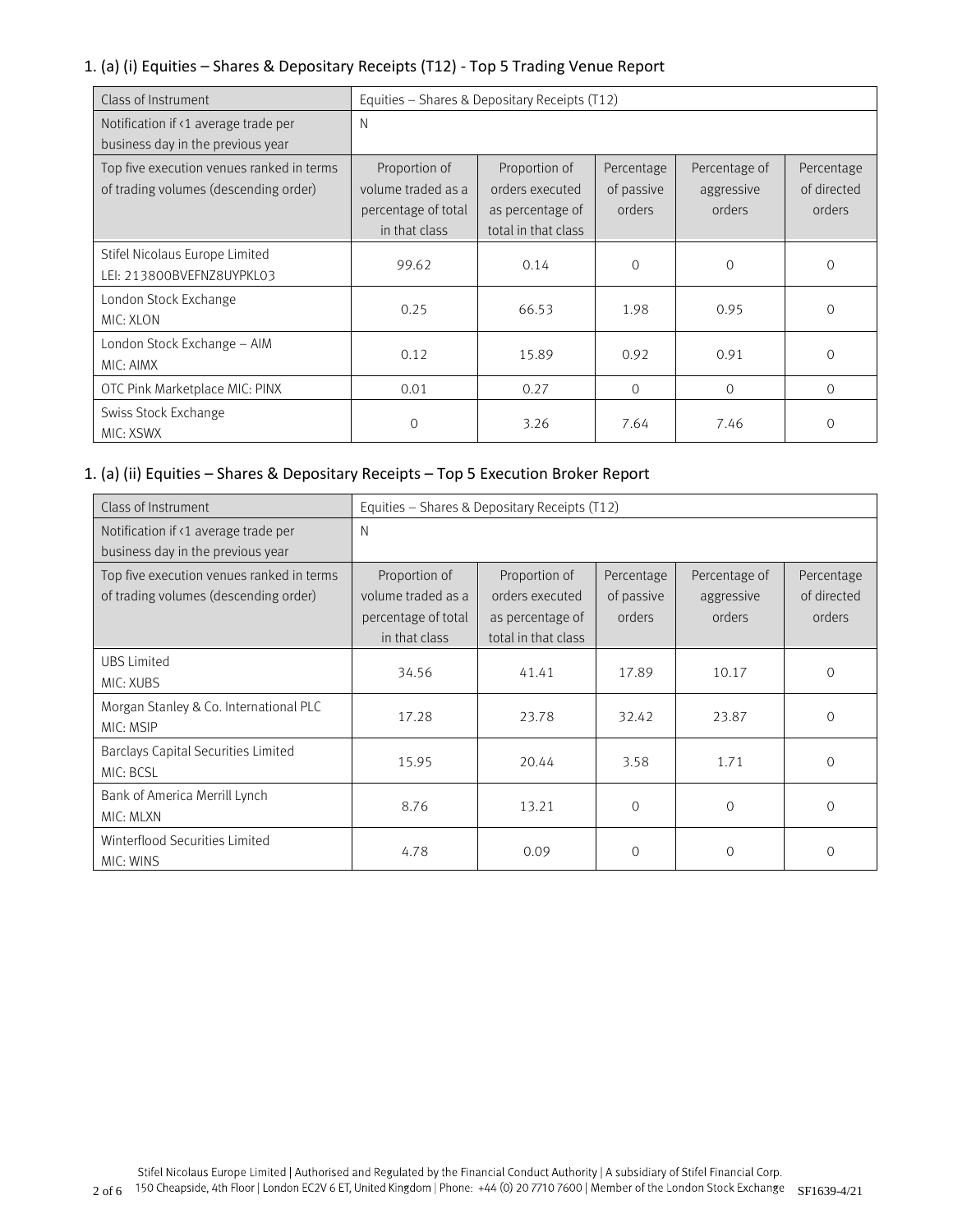## 1. (b) (i) Equities – Shares & Depositary Receipts – Top 5 Trading Venue Report

| Class of Instrument                                                                | Equities - Shares & Depositary Receipts (T34)                               |                                                                             |                                    |                                       |                                     |
|------------------------------------------------------------------------------------|-----------------------------------------------------------------------------|-----------------------------------------------------------------------------|------------------------------------|---------------------------------------|-------------------------------------|
| Notification if <1 average trade per<br>business day in the previous year          | N                                                                           |                                                                             |                                    |                                       |                                     |
| Top five execution venues ranked in terms<br>of trading volumes (descending order) | Proportion of<br>volume traded as a<br>percentage of total<br>in that class | Proportion of<br>orders executed<br>as percentage of<br>total in that class | Percentage<br>of passive<br>orders | Percentage of<br>aggressive<br>orders | Percentage<br>of directed<br>orders |
| London Stock Exchange<br>MIC: XLON                                                 | 74.04                                                                       | 36.46                                                                       | 5.11                               | 3.04                                  | $\mathcal{O}$                       |
| Swiss Stock Exchange<br>MIC: XSWX                                                  | 3.04                                                                        | 4.87                                                                        | 2.16                               | 1.54                                  | $\Omega$                            |
| Turquoise Dark<br>MIC: TROM                                                        | 2.12                                                                        | 2.52                                                                        | $\Omega$                           | $\Omega$                              | $\Omega$                            |
| <b>BATS Periodic Auction</b><br>MIC: BATP                                          | $\overline{2}$                                                              | 6.41                                                                        | $\Omega$                           | $\Omega$                              | $\Omega$                            |
| London Stock Exchange - AIM<br>MIC: AIMX                                           | 1.9                                                                         | 2.31                                                                        | $\Omega$                           | $\Omega$                              | $\Omega$                            |

### 1. (b) (ii) Equities – Shares & Depositary Receipts – Top 5 Execution Broker Report

| Class of Instrument                                                                | Equities - Shares & Depositary Receipts (T34)                               |                                                                             |                                    |                                       |                                     |
|------------------------------------------------------------------------------------|-----------------------------------------------------------------------------|-----------------------------------------------------------------------------|------------------------------------|---------------------------------------|-------------------------------------|
| Notification if <1 average trade per<br>business day in the previous year          | N                                                                           |                                                                             |                                    |                                       |                                     |
| Top five execution venues ranked in terms<br>of trading volumes (descending order) | Proportion of<br>volume traded as a<br>percentage of total<br>in that class | Proportion of<br>orders executed<br>as percentage of<br>total in that class | Percentage<br>of passive<br>orders | Percentage of<br>aggressive<br>orders | Percentage<br>of directed<br>orders |
| <b>UBS Limited</b><br>MIC: XUBS                                                    | 63.84                                                                       | 57.6                                                                        | 3.6                                | 2.27                                  | $\mathbf 0$                         |
| Barclays Capital Securities Limited<br>MIC: BCSL                                   | 19.41                                                                       | 19.05                                                                       | 0.96                               | 3.11                                  | $\Omega$                            |
| Bank of America Merrill Lynch<br>MIC: MLXN                                         | 7.48                                                                        | 9.61                                                                        | $\Omega$                           | $\Omega$                              | $\overline{0}$                      |
| Morgan Stanley & Co. International PLC<br>MIC: MSIP                                | 5.03                                                                        | 10.53                                                                       | 34.04                              | 22.26                                 | $\Omega$                            |
| <b>ITG Posit</b><br>MIC: XPOS                                                      | 1.6                                                                         | 2.23                                                                        | 3.9                                | 5.39                                  | $\Omega$                            |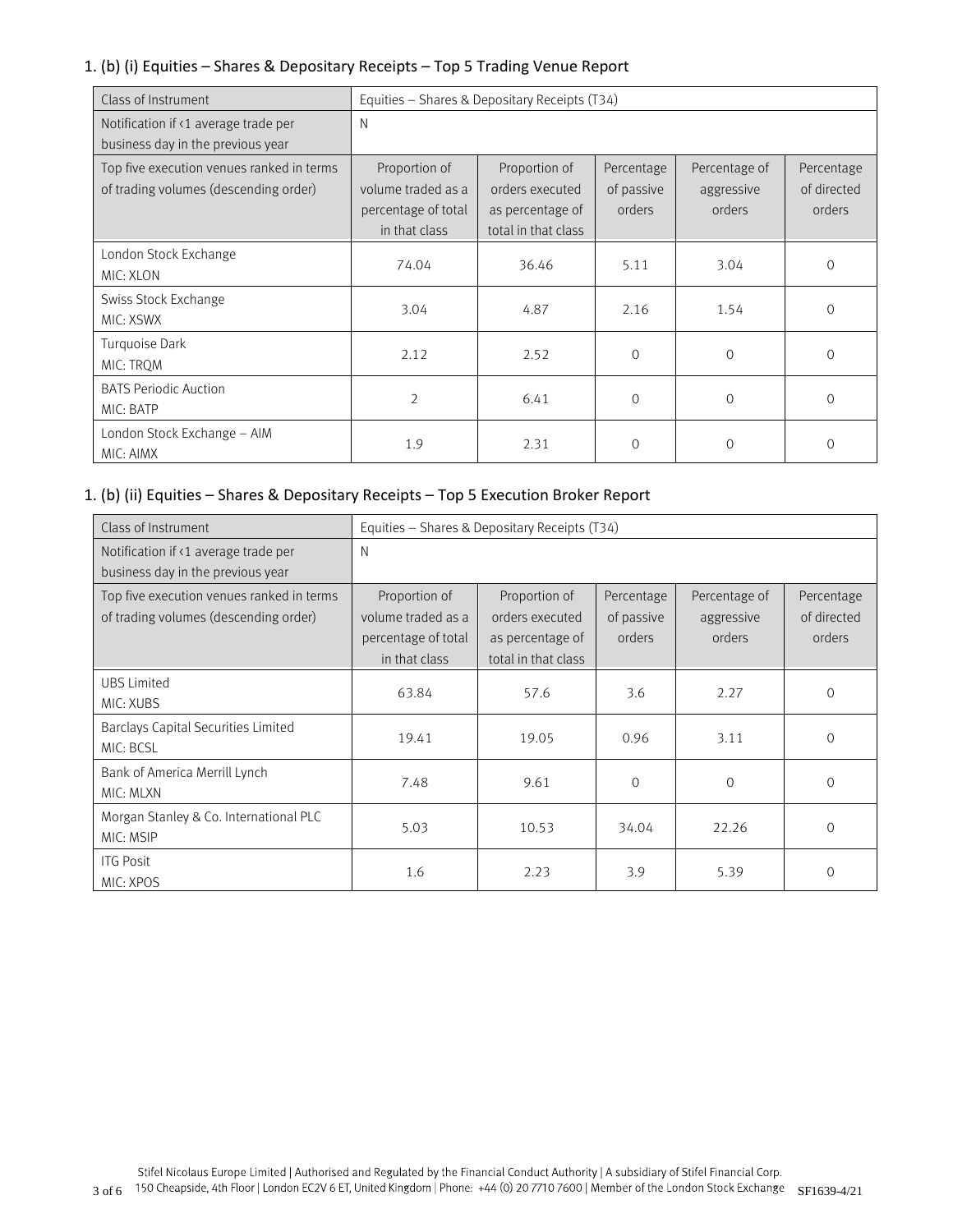### 1. (c) (i) Equities – Shares & Depositary Receipts – Top 5 Trading Venue Report

| Class of Instrument                                                                | Equities - Shares & Depositary Receipts (T56)                               |                                                                             |                                    |                                       |                                     |
|------------------------------------------------------------------------------------|-----------------------------------------------------------------------------|-----------------------------------------------------------------------------|------------------------------------|---------------------------------------|-------------------------------------|
| Notification if <1 average trade per<br>business day in the previous year          | N                                                                           |                                                                             |                                    |                                       |                                     |
| Top five execution venues ranked in terms<br>of trading volumes (descending order) | Proportion of<br>volume traded as a<br>percentage of total<br>in that class | Proportion of<br>orders executed<br>as percentage of<br>total in that class | Percentage<br>of passive<br>orders | Percentage of<br>aggressive<br>orders | Percentage<br>of directed<br>orders |
| London Stock Exchange<br>MIC: XLON                                                 | 46.85                                                                       | 34.58                                                                       | 15.3                               | 26.52                                 | $\mathcal{O}$                       |
| London Stock Exchange - MTF<br>MIC: XLOM                                           | 5.35                                                                        | 0.23                                                                        | $\Omega$                           | $\Omega$                              | $\Omega$                            |
| Stifel Nicolaus Europe Limited<br>LEI: 213800BVEFNZ8UYPKL03                        | 3.79                                                                        | 0.03                                                                        | $\Omega$                           | $\Omega$                              | $\Omega$                            |
| Turquoise Dark:<br>MIC: TROM                                                       | 3.64                                                                        | 3.19                                                                        | $\Omega$                           | 0.01                                  | $\Omega$                            |
| New York Stock Exchange<br>MIC: XNYS                                               | 3.23                                                                        | 1.03                                                                        | $\Omega$                           | $\Omega$                              | $\Omega$                            |

## 1. (c) (ii) Equities – Shares & Depositary Receipts (T56) - Top 5 Execution Broker Report

| Class of Instrument                                                                | Equities - Shares & Depositary Receipts (T56)                               |                                                                             |                                    |                                       |                                     |
|------------------------------------------------------------------------------------|-----------------------------------------------------------------------------|-----------------------------------------------------------------------------|------------------------------------|---------------------------------------|-------------------------------------|
| Notification if <1 average trade per<br>business day in the previous year          | N                                                                           |                                                                             |                                    |                                       |                                     |
| Top five execution venues ranked in terms<br>of trading volumes (descending order) | Proportion of<br>volume traded as a<br>percentage of total<br>in that class | Proportion of<br>orders executed<br>as percentage of<br>total in that class | Percentage<br>of passive<br>orders | Percentage of<br>aggressive<br>orders | Percentage<br>of directed<br>orders |
| <b>UBS Limited</b><br>MIC: XUBS                                                    | 58.97                                                                       | 44.7                                                                        | 2.21                               | 5.49                                  | $\mathcal{O}$                       |
| Barclays Capital Securities Limited<br>MIC: BCSL                                   | 27.64                                                                       | 26.73                                                                       | 1.7                                | 5.9                                   | $\Omega$                            |
| Morgan Stanley & Co. International PLC<br>MIC: MSIP                                | 4.95                                                                        | 16.57                                                                       | 6.35                               | 8.3                                   | $\overline{0}$                      |
| Bank of America Merrill Lynch<br>MIC: MLXN                                         | 3.58                                                                        | 8.18                                                                        | $\Omega$                           | $\Omega$                              | $\Omega$                            |
| <b>ITG Posit</b><br>MIC: XPOS                                                      | 1.92                                                                        | 1.44                                                                        | 0.46                               | 1.08                                  | $\Omega$                            |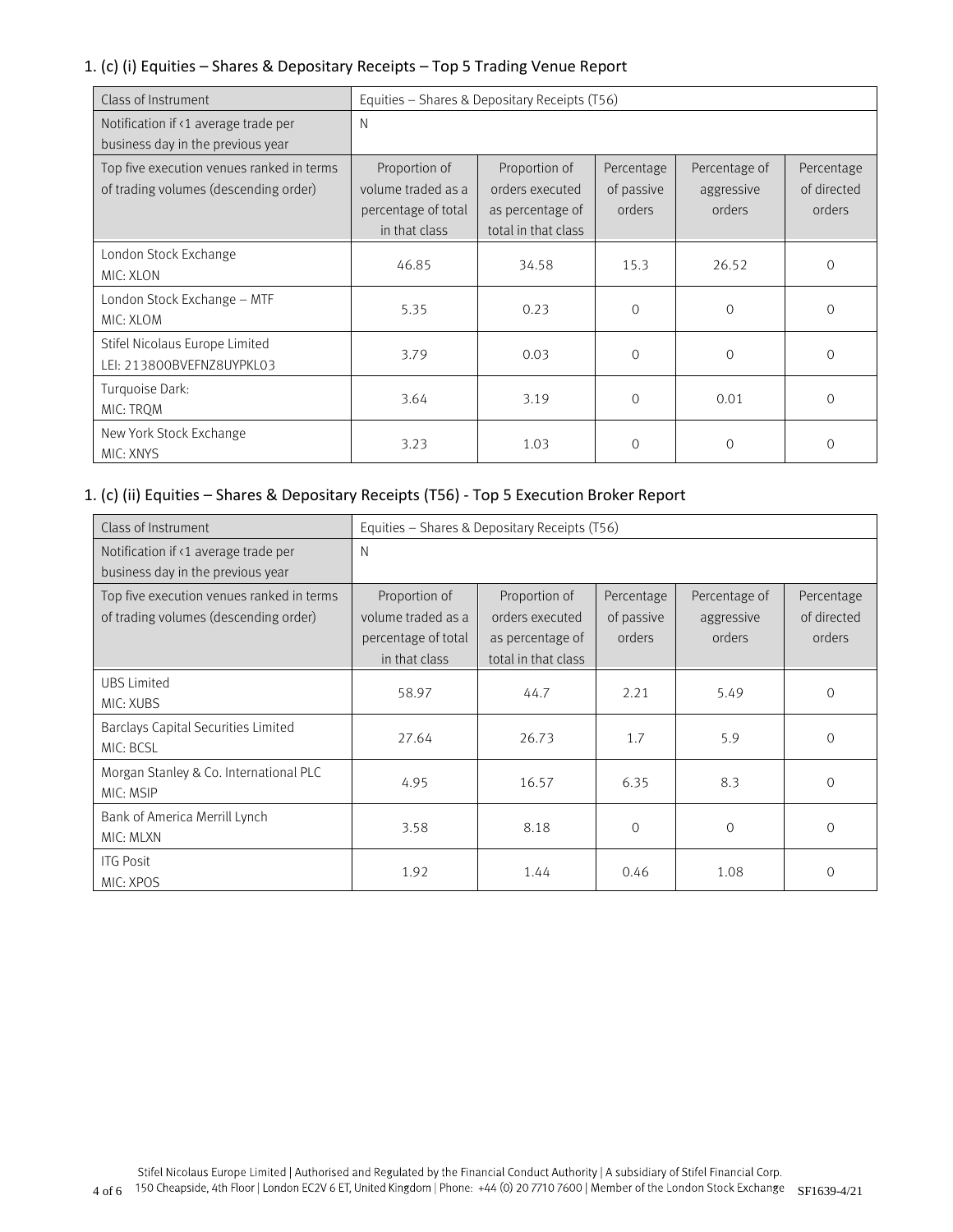## 2. (a) (i) Exchange traded products (Exchange traded funds) – Top 5 Trading Venue Report

| Class of Instrument                                                                | Exchange traded products (Exchange traded funds)                            |                                                                             |                                    |                                       |                                     |
|------------------------------------------------------------------------------------|-----------------------------------------------------------------------------|-----------------------------------------------------------------------------|------------------------------------|---------------------------------------|-------------------------------------|
| Notification if <1 average trade per<br>business day in the previous year          | N                                                                           |                                                                             |                                    |                                       |                                     |
| Top five execution venues ranked in terms<br>of trading volumes (descending order) | Proportion of<br>volume traded as a<br>percentage of total<br>in that class | Proportion of<br>orders executed<br>as percentage of<br>total in that class | Percentage<br>of passive<br>orders | Percentage of<br>aggressive<br>orders | Percentage<br>of directed<br>orders |
| BLOOMBERG TRADING FACILITY LIMITED<br>MIC: BMTF                                    | 63.61                                                                       | 14.47                                                                       | $\Omega$                           | $\Omega$                              | $\mathbf 0$                         |
| London Stock Exchange<br>MIC: XLON                                                 | 28.85                                                                       | 31.15                                                                       | 5.25                               | 44.59                                 | $\overline{O}$                      |
| Stifel Nicolaus Europe Limited<br>LEI: 213800BVEFNZ8UYPKL03                        | 1.55                                                                        | 0.22                                                                        | $\Omega$                           | $\Omega$                              | $\Omega$                            |
| Societe Generale SA - Systematic<br>Internaliser<br>MIC: XGSA                      | 1.32                                                                        | 1.37                                                                        | $\Omega$                           | $\Omega$                              | $\Omega$                            |
| Societe Generale SA<br>LEI: 02RNE8IBXP4R0TD8PU41                                   | 0.6                                                                         | 0.6                                                                         | $\Omega$                           | $\Omega$                              | 0                                   |

# 2. (a) (ii) Exchange traded products (Exchange traded funds) - Top 5 Execution Broker Report

| Class of Instrument                                                                | Exchange traded products (Exchange traded funds)                            |                                                                             |                                    |                                       |                                     |
|------------------------------------------------------------------------------------|-----------------------------------------------------------------------------|-----------------------------------------------------------------------------|------------------------------------|---------------------------------------|-------------------------------------|
| Notification if <1 average trade per<br>business day in the previous year          | N                                                                           |                                                                             |                                    |                                       |                                     |
| Top five execution venues ranked in terms<br>of trading volumes (descending order) | Proportion of<br>volume traded as a<br>percentage of total<br>in that class | Proportion of<br>orders executed<br>as percentage of<br>total in that class | Percentage<br>of passive<br>orders | Percentage of<br>aggressive<br>orders | Percentage<br>of directed<br>orders |
| <b>UBS Limited</b><br>MIC: XUBS                                                    | 76.81                                                                       | 77.14                                                                       | 1.69                               | 6.08                                  | $\circ$                             |
| Morgan Stanley & Co. International PLC<br>MIC: MSIP                                | 18.14                                                                       | 17.61                                                                       | 37.55                              | 20.39                                 | $\Omega$                            |
| Bank of America Merrill Lynch<br>MIC: MLXN                                         | 2.08                                                                        | 2.31                                                                        | $\Omega$                           | $\Omega$                              | $\Omega$                            |
| Barclays Capital Securities Limited<br>MIC: BCSL                                   | 2.01                                                                        | 2.91                                                                        | 2.21                               | 4.06                                  | $\Omega$                            |
| Flow Traders BV<br>MIC: FLWX                                                       | 0.92                                                                        | 0.02                                                                        | $\Omega$                           | $\Omega$                              | $\Omega$                            |